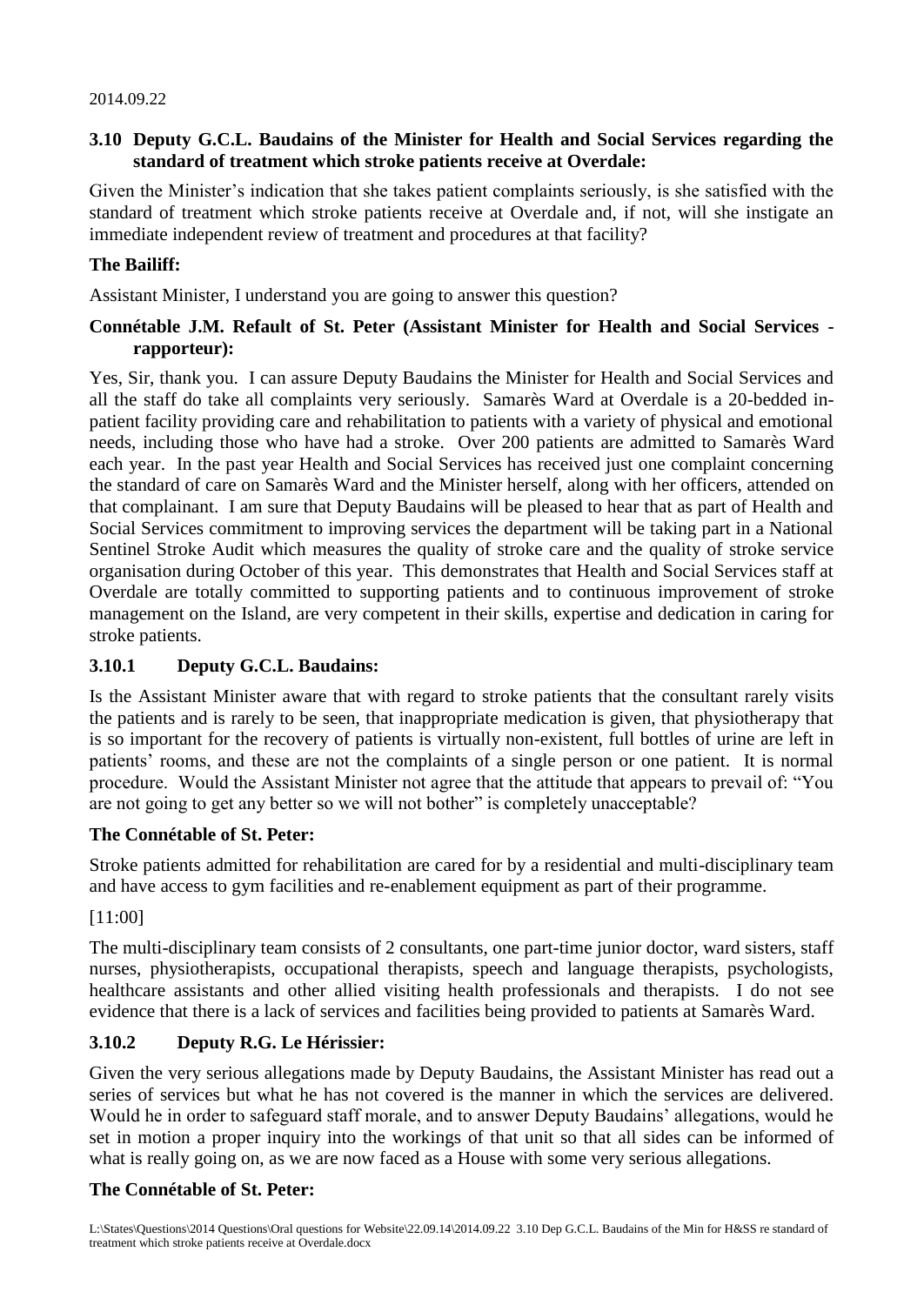Yes, and certainly I would just repeat that we are taking part in the National Sentinel Stroke Audit, this October, which will go into all items of care. Furthermore, we do not rely just on complaints. We also have the listening post. This is the brochure available in every Parish Hall, I am holding up for Members to see, which tells people if they have any concerns or wish to say anything it gives all the procedures which they can do to let us know exactly what is going on so we can look and improve at all times. It includes visitors that go on to the wards to speak to patients and speak to them confidentially or taken written submissions which aid us in improving the service that we deliver up at the Samarès Ward.

# **3.10.3 Deputy R.G. Le Hérissier:**

Just on a supplementary: could the Assistant Minister confirm that there will be proactive steps taken so that vulnerable patients who often are unwilling to express their views for obvious reasons… that those views will form an integral part of the report?

# **The Connétable of St. Peter:**

Yes, we certainly shall do.

# **3.10.4 The Connétable of St. John:**

Procedures at Overdale in the Samarès Ward can vary. I recall at 7.00 p.m. in October a year or so ago a stroke patient coming to the door of his room and asking for a bed bottle. The reply he got from the lady at the desk was: "You know the rules, during the daytime you walk to the toilet." I was observing this and I was taken aback. The poor chap obviously felt somewhat embarrassed and he said: "But, nurse, I cannot walk that far again." The reply he got: "Was go in your room and I will bring you one shortly." The whole manner in which this elderly gentlemen was being dealt with left a bad taste in my mouth, a very bad taste, and I thought it is wrong when somebody is there for rehabilitation and he gave them the reason but then she went on to say, and he was not rude: "Do not talk to me in that manner again. I do not like being spoken to like that" and he had not raised his voice or anything. He was a very elderly man and it did leave a bad taste. Does the Minister think that is the way to treat our elderly sick people?

# **The Connétable of St. Peter:**

That is certainly a very distressing story that the Constable of St. John has just painted for us, and certainly I do not think any Member of this Assembly, nor the Minister, nor myself, would be happy to say that is normal service that is given up at Samarès. Obviously we cannot talk about individual cases but if that is the situation we certainly would want to take that on board and look into that. If that did happen then on behalf of the Minister I would like to apologise to that particular patient, that is not what we do in Health and Social Services.

# **3.10.5 Deputy G.C.L. Baudains:**

I think it is sad that the Assistant Minister is not aware or does not seem to be aware of what is happening at that facility. What I would ask him is he has told us an audit is going to be undertaken. Could he confirm that that will be independent because we all know that people cannot investigate themselves and given the seriousness of the problem there, in my view we need an independent review of the situation? Is that what the Assistant Minister is suggesting?

# **The Connétable of St. Peter:**

Two part question there. Certainly I am aware of things going on at Samarès Ward. I have parishioners there who I visit. I have past friends who have come out of there for stroke rehabilitation, and a current friend who is still there. Yes, I do know what goes on in Samarès Ward. Yes, I do know the treatment they are getting in there and all of those people I have just mentioned have all been relatively complimentary. Yes, on occasions there are things that do not happen as quickly as they wish them to, but they are overall very content with treatment. Also, yes, that the National Sentinel Stroke Audit will be independent.